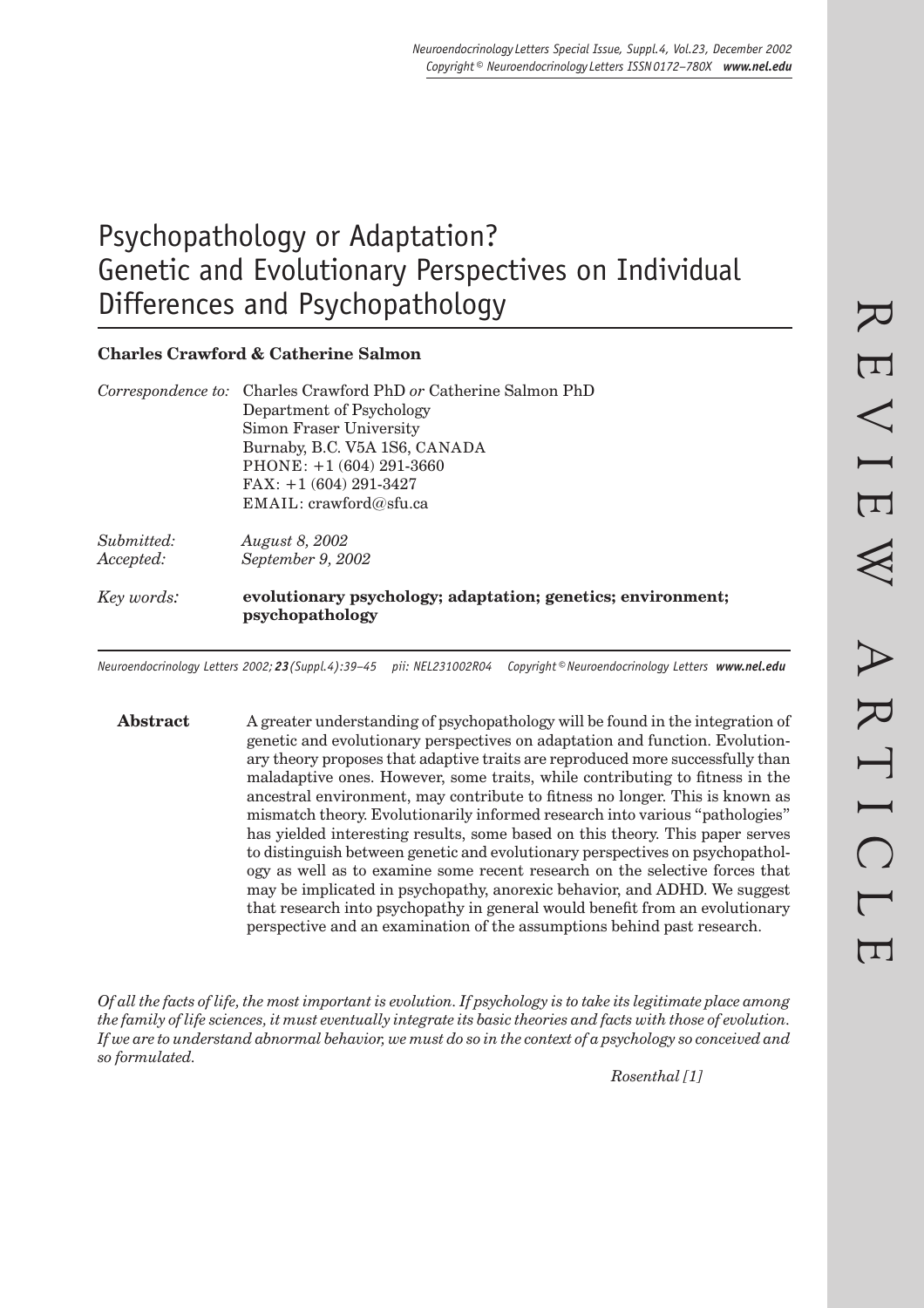# **Introduction**

This powerful statement, used by David Rosenthal to introduce one of the classic books on psychopathology and genetics, emphasizes the importance of the theory of evolution for understanding both normal and abnormal behavior. But after the introductory chapter, there is very little about evolution in his book. Important concepts such as fitness, stabilizing selection, preadaptation, or speciation appear neither in the glossary nor the index. The concept of adaptation, which Rosenthal [1] defines as "the adjustment of an organism or population to an environment", which is essential to understanding the role of natural selection in the shaping of anatomy, physiology, and behavior, is given only cursory treatment.

*Genetic Theory and Abnormal Behavior* is exactly what its title suggests it is  $-$  a book on genetics and human psychopathology. As such, it is an excellent book, but why did Rosenthal introduce it with a statement about Darwin's theory of evolution by natural selection if evolutionary theory was not to play an important part in it? He apparently assumed that since the science of genetics is concerned with the transmission of hereditary information from generation to generation, and that since the theory of evolution depends on the transmission of hereditary information from generation to generation, that therefore, the genetic and evolutionary perspectives on psychopathology are synonymous. Many psychologists, anthropologists, sociologists, and biologists seem to share this view. It is a view that is incorrect. Moreover, it is a view that has retarded the development of bio-cultural explanations of human psychopathology.

When evolutionary theory is applied to current human behavior, we are concerned, not with the processes of natural selection, but with adaptations, the products of natural selection. In this article, we will take a brief look at the genetic perspective, followed by a review of the evolutionary approach and some current evolutionarily informed research on psychopathology. Our focus is on how evolutionary theory can be used to understand how the products of evolution function in the current environment. Readers desiring additional reading on evolution by natural selection should consult extensive reviews, such as Williams [2], or Buss [3].

# **The Genetic Perspective**

The science of genetics is concerned with how hereditary information encoded in DNA is transmitted from generation to generation, and how that information is involved in the development of the anatomy, physiology, and behavior of individuals. The search for the genetic components of a pathology usually begins with the search for a single locus or chromosome effects. The objective is: (1) to discover the mode of inheritance (dominant, recessive, sex-linked, etc.), (2) to describe the details of the metabolic pathway, (3) to explain its disruptive effect on physiological and anatomical development, and finally,  $(4)$  to show how the abnormalities

of development affect behavior. Using precisely controlled breeding experiments on non-human animals, geneticists have done a magnificent job of elucidating the principles of the hereditary transmission of information. Progress has been much slower with humans because experimental crosses cannot be performed, environmental control cannot be imposed, the generation interval is relatively long, and the number of offspring per family is small [4]. When Mendel's laws don't work, geneticists may postulate gene-environment interactions or the actions of genes at multiple loci.

# **The Evolutionary Perspective**

Evolutionary theory is concerned with the evolution of species-typical traits, traits that are shared by all members of a species. It thus seems that evolutionary theory may have little practical value in explaining how or why different types of behavior occur. But an explication of the concept of adaptation reveals how the theory of evolution by natural selection can provide some powerful concepts for understanding the role of the environment in producing individual differences in general, and in normal and abnormal behavior in particular.

Biological adaptations that enabled our relatively recent ancestors to deal with their environment must now help us deal with an environment that may differ in many ways from the Pleistocene environment where *Homo Sapiens*' adaptations were shaped. In most cases, these adaptations are adequate. If they were not, our species would be extinct. In some cases, however, their operation may result in behaviors that are maladaptive or even pathological when viewed in the present context. In other words, there may be mismatch between adaptations and their environments.

It must be emphasized that it is not necessary to assume that a behavior is currently adaptive in order to use the theory of evolution by natural selection to help understand it. However, if the theory of evolution is to be used in developing explanations of human behavior, then it must be assumed that adaptations that evolved in prehistoric times can still affect our behavior in some way [5].

Adaptation and natural selection are the central ideas of evolutionary theory. An adaptation is any anatomical structure, physiological process, or behavior pattern that contributed to an ancestral individual's ability to survive and reproduce in competition with other members of its species [6]. The teeth of lions, the hooves of horses, the hands of humans, the cub killing behavior of male lions [7], and love in humans [3] provide examples of adaptations that evolved through natural selection.

# *Behavioral Adaptation*

The mating behavior of male scorpionflies (Figure 1) provides a very instructive example of a behavioral adaptation. Males have three strategies for acquiring a mate  $[8]$ . A male may find a dead insect, present it to a female and copulate with her while she eats it. If he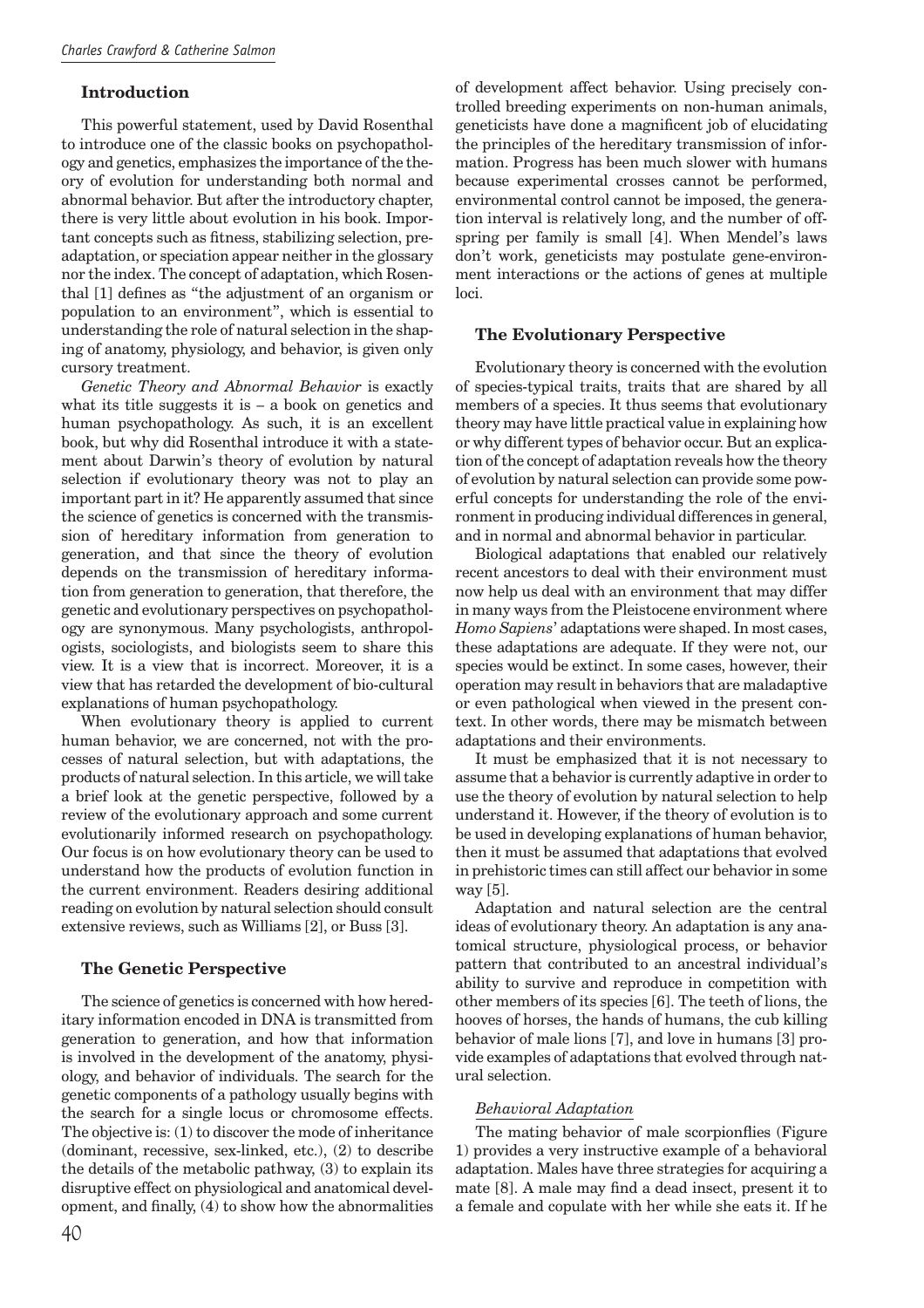

Figure 1: Mating tactics in scorpionflies (Panorpa sp.). The level of male-male competition determines the reproductive tactic used. Heritability of the tactics is zero because all males have alleles for all tactics. From "The Theory of Evolution: Of What Value to Psychology?" by C.B. Crawford, 1989. Copyright © 1989 by the American Psychological Association. Adapted with permission.

cannot obtain a dead insect, he may produce a proteinacious mass and feed it to the female and copulate with her as she eats it. Males who cannot obtain an insect or produce the proteinacious mass attempt to copulate forcibly with females. Males also possess an organ that assists them in forcible copulation, helping to restrain an unwilling female. It is not necessary when females are willing.

Thornhill [8] has shown that the strategy employed depends on a male's success in male-male competition. Even dominant males become vigorous forcible copulators if their resources are restricted. The alternate mating tactics of the male scorpionflies are an example of concurrently contingent behavioral programs [9]. Species-typical genetic information, in conjunction with information from the current environment, determines which tactic from a limited repertoire of tactics is produced. In other words, the expression of mating tactics in scorpionflies is contingent on environmental conditions.

# *Adaptations as Sets of Decision Rules*

From a scientific view, an adaptation can be described in terms of a set of decision rules that enabled an ancestral individual to deal with contingencies in its environment. These decision rules are assumed to be instantiated in the neural hardware [10] and can be conceptualized as managing the activities of the organism. But if the rules that are instantiated in the neural hardware were shaped by natural selection, then they can only be changed by natural selection. Since natural selection can only change the frequencies of alleles that code for proteins, we can not consider these rules as completely independent of the physiology in which they are instantiated.

Although most psychologists are willing to admit that physical features and processes may have been shaped by natural selection, they are often reluctant to admit that mental processes are the result of ancestral selection pressures. Although cognitive science and the computer model currently provide the paradigm that most psychologists employ in their work, the assumption of the tabula rasa, the general problem solver, remains dominant. However, this view is untenable if we assume that human beings evolved by natural selection [11, 12]. These authors argue that the theory of evolution requires that the human mind is a highly structured and organized organ that evolved to deal with Pleistocene environmental conditions. From an evolutionary perspective, the mind is a collection of specific mechanisms that each contribute to solving the problems facing it, in the same way that a collection of specific mechanisms is necessary to the digestive functioning of the stomach.

# *Possible Outcomes when Natural Selection Meets Genetic Variation*

There are four possible outcomes from the interaction of natural selection with genetic variation. Imagine that there is an ancestral adaptation X in which there is genetic variation. Natural selection acts upon it. The two possible affects of selection are that a) variability in X is exhausted or b) variability in X is not exhausted. As a result, there are four possible remaining genetic influences on the development of X. If variability in X has been exhausted, development could be freed from genetic influences or genetic influences on development could remain. If variability in X is not exhausted, genetic variation remains and could affect X's functioning or genetic variation remains but it not related to X's functioning.

In general, natural selection acts to eliminate genetic variance. But if variability is exhausted, how likely is it that development is completely freed of genetic influences? This is the tabula rasa, or blank slate, view, and in many ways it is quite unsatisfactory. Imagine a tabula rasa creature living in a variable environment. There are many problems that it will face and solutions to these problems must be learned in order to survive and reproduce. Organisms whose brains make them somewhat prepared to learn something may survive better than those not prepared to learn these things. For example, eating rotten meat can lead to disease and death. It would be adaptive to learn very quickly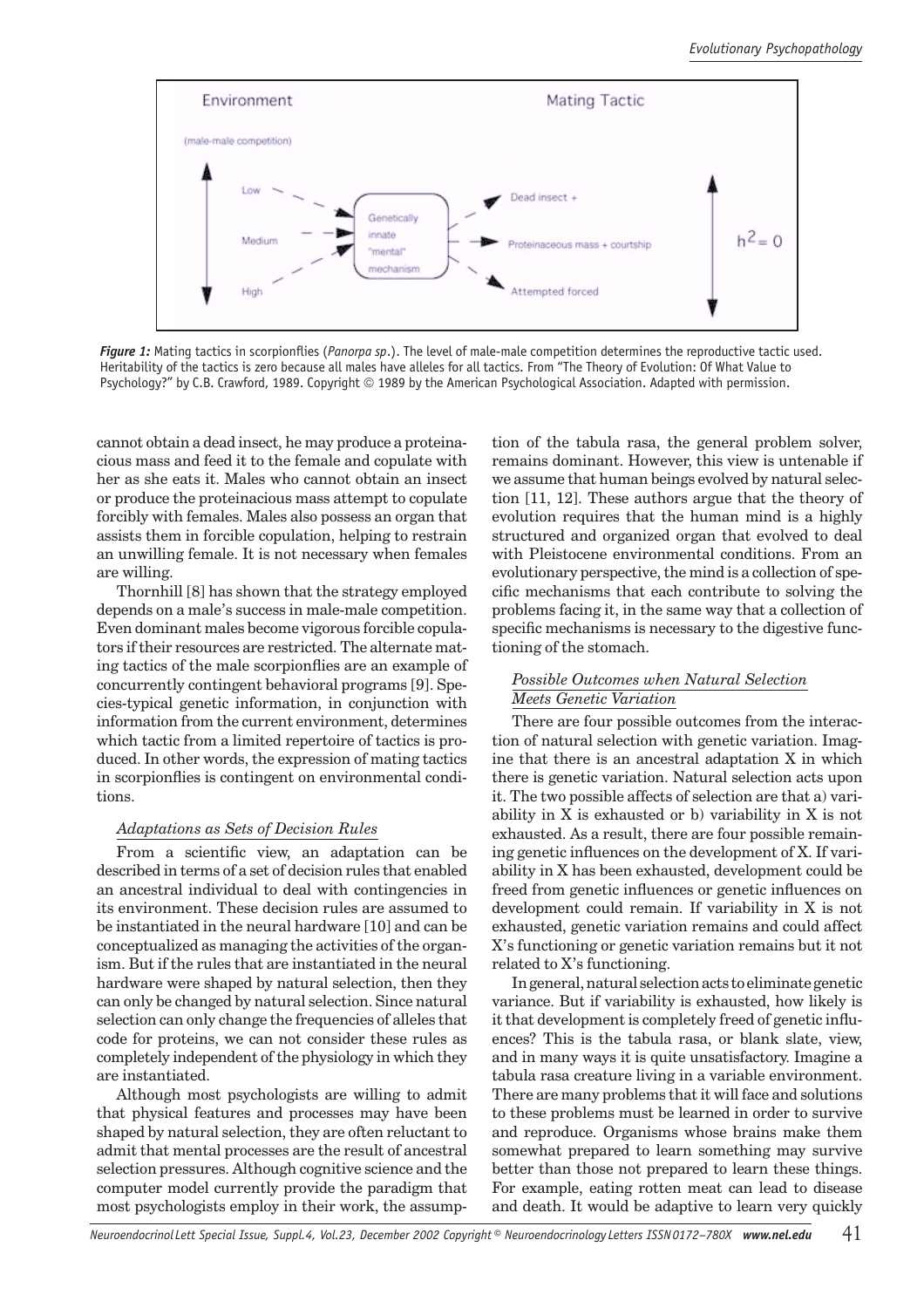#### *Charles Crawford & Catherine Salmon*

that meat with a certain smell or appearance should be avoided. Individuals who were predisposed to avoid certain smells or those that could easily learn to avoid them would have had a better chance of surviving.

It seems more likely that when variability is exhausted, genetic influences on behavior remain. Under such conditions, there would be zero heritability for a trait. This could also be referred to as the pure innate view, the trait will always be expressed. Examples might be that humans all have two eyes, or that scorpionsflies all have the same set of mating strategies, but express them variably depending on the environment they find themselves in. But in fact, empirical evidence suggests that some genetic variation almost always exists [4]. Which raises the question of why such variation exists if natural selections acts, in general, to eliminate it. Many have suggested that the answer is parasites. Or rather parasite protection [13].

#### *Genetic Variation and Evolution*

The science of genetics is concerned with how gene differences are involved in the production of phenotype differences. Without these heritable differences in fitness related traits, natural selection cannot shape or change adaptations. Thus, for an adaptation to come into existence, there must have been genetic variation with respect to that adaptation in the ancestral population in which it evolved. However, genetic variation need not remain once the adaptation has been formed. Tooby and Cosmides [10] have argued that genetic variation may, in fact, disrupt the functioning of an adaptation, and therefore, that genetic variation associated with an adaptation should be the exception rather than the rule. They argue that most genetic variation is not related to the adaptiveness of the organ that manifests it, but that it is the result of selection to vary the structure of the organ at the protein level to help the organism to avoid the attacks of parasites.

Consider the following problem. Suppose it was found that identical twins raised in markedly different environments differ as adults on a particular trait, such as extroversion-introversion. Can this finding be interpreted as meaning that genes are not acting on the development of the trait?

To provide an answer, consider the behavior of identical triplet male scorpionflies reared in three different environments. The first triplet is raised in an environment with many dominant males. Since he loses in male-male competition, he attempts to copulate forcibly with females. The second triplet is raised in an environment with moderate male-male competition. Although he is not successful enough to obtain a dead insect to use as a nuptial gift, he can obtain enough resources to generate the proteinacious mass to attract a willing female. The third triplet is reared in an environment populated by subordinate males. He obtains a dead insect and uses it in his courtship. If the heritability of male courtship behavior were computed, it would be zero because the scorpionflies are genetically identical triplets, and therefore all variation between their behaviors is environmental in origin. However, the behavior employed within each environment is determined genetically.

Although gene differences do not produce the differences in behavior, the genes that all scorpionflies possess, in conjunction with varying environmental conditions, determine the behavior that is expressed. The primary focus of the evolutionary perspective is on the genetic architecture that all members of a species possess that guides the development of the adaptations enabling them to interact successfully with their environment.

From an evolutionary perspective, the critical question is not whether the observed behavioral differences are associated with genetic differences, but whether they are correlated with reproductive success in the environment in which they are observed, or if the environment of the species has changed, the environment in which they evolved. An understanding of evolutionary ecology is leading us to a new kind of environmentalism: all individuals in a given species may have genes for a number of strategies, and the one used depends on the environmental conditions encountered [14]. Such a perspective focuses attention on traits: (1) that have zero or low heritability, (2) that were closely related to reproductive function in an ancestral environment, and (3) for which sensitivity to environmental conditions would have been adaptive in an ancestral population.

There are two reasons for the interest in traits with low or zero heritability. First, such traits are likely to have been important in the ancestral environment. If a trait was important in mediating survival, growth, and/or reproduction, it is likely that natural selection would have acted strongly on it, and thereby eliminated most of its additive genetic variance [15]. Second, by focusing on traits with minimal genetic variation, it is possible to get a clearer picture of how variations in these traits are involved in facilitating the organism's interactions with varying environmental conditions. Just as geneticists are interested in reducing the effects of environmental variation so that they can more clearly discern the rules governing the transmission of genetic information, those involved in the study of adaptation are interested in reducing the genetic differences between individuals so that they can more easily perceive how a putative adaptation enables its possessor to deal with varying environmental conditions. For example, Baker and Bellis [16] are unraveling the exquisite way that the human female manages sperm in response to a variety of contingencies.

The focus on traits closely related to reproductive function is because the costs of ancestral reproduction would have been very high, and naturally, natural selection is likely to have shaped adaptations for adjusting it to varying conditions in the environment. The focus on traits that were sensitive to variations in ancestral circumstances is because such traits are also likely to be sensitive to present environmental circumstances. They are therefore traits that can help us to understand how we deal with current environmental contingencies.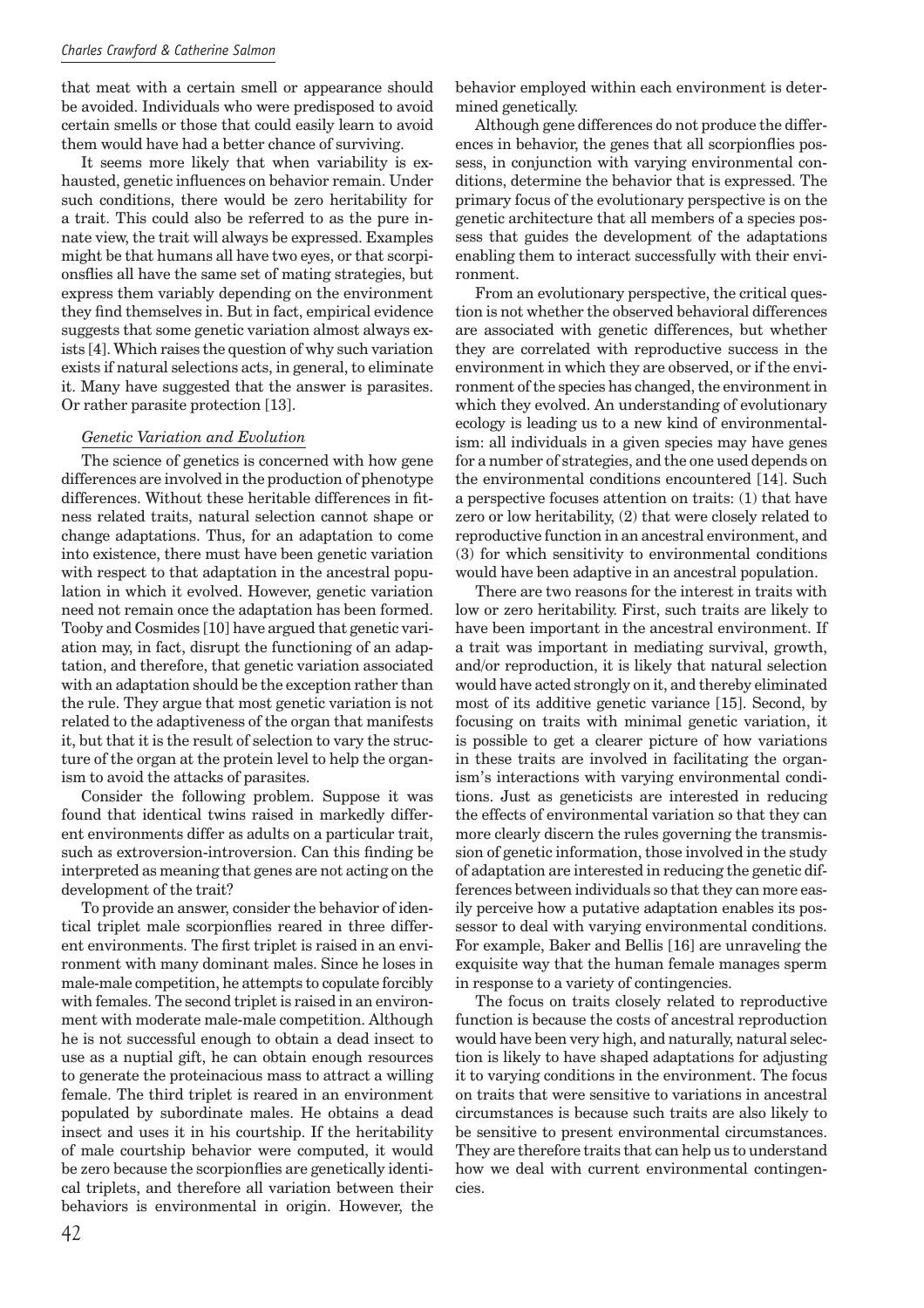Finally, evolutionary psychologists are interested in innate behavioral mechanisms that produce differences in behavior as a function of differing environmental circumstances. Although genetic variation is essential for the evolution of adaptations, it is not essential to the functioning of the adaptation once the adaptation has been produced [10].

# **Psychopathology as Disease or Adaptation?**

One can think of two views of psychopathology. According to one, psychopathology is due to non-adaptive errors, breakdowns, or malfunctions. According to the other, psychopathology may represent the activation of (previously) adaptive strategies. An evolutionary approach points out that, based on natural selection, traits are selected, not on the basis of arbitrary definitions of happiness, well-being, or social conformity, but by their effects on reproduction rates in subsequent generations. Evolutionary explanations and theories have been advanced for many "pathologies" including: mood disorders [17, 18], psychopathy [19, 20], and rape [21]. Nesse and Williams [22] note that diseases and disorders can be perpetuated by genes that have been retained by natural selection either because their effects were beneficial in ancestral environments (fondness for sweets and diabetes) or because the same genes that influence the disease have benefits in some other sphere (sickle-cell anemia and protection against malaria).

The decision rules discussed previously can be seen as the means by which goals are achieved. They are context dependent and entrained to the presence or absence of certain signals. Their flexibility and signal dependence helps individuals to avoid pursuing goals that cannot be obtained or would decrease fitness is pursued regardless of cost [23]. Not only are many sets of decision rules designed to be flexible, but this flexibility is subject to developmental influences. For example, adverse rearing experiences can significantly affect maturation and functioning [24, 25]. As children mature in certain environments, some behavioral strategies will become elaborated while others will be less developed into the individual's personality [26]. A child whose parents are unresponsive to distress may learn that others are unreliable and focus on self-reliance, while a boy who grows up in an environment surrounded by individuals with low life-expectancy may become a risk-prone individual, discounting his future.

# *Psychopathology and Developmental Instability*

Gangestad, Yeo and colleagues [27] have explored the idea of a link between developmental instability and schizophrenia. They define developmental instability as the imprecise expression of a genetic plan for development due to the introduction of developmental noise and suggest that it contributes to individual variations in handedness, functional hemispheric asymmetries for cognitive tasks, and cortical asymmetries. Lalumiere and colleagues [20] have also used developmental instability in focusing on psychopaths.

Psychopaths are deceitful, selfish, manipulative, irresponsible, impulsive and aggressive individuals who have no concern for the welfare of others and experience little remorse or guilt as a result of their antisocial behavior [28]. Compared to other criminals, the crimes psychopaths commit are more goal-oriented and violent. Their behavior has an early onset in life and while they tend to exhibit less cerebral lateralization than nonpsychopaths, there is no evidence of lesions or brain damage [29]. This appears to be a trait in which genetic variation remains and affects development under certain conditions.

There are two views on the development of psychopthy. The first, psychopathy as psychopathology, sees it as a serious personality disorder, a brain-based pathology, or a virulent strain of conduct disorder, [30, 31]. According to this view, the development of psychopathic individuals has been disturbed so that they are unable to experience moral sentiments such as empathy or remorse, cannot appreciate the consequences of their actions and therefore cannot behave in prosocial ways.

The second view is one particularly informed by evolutionary psychology. It is psychopathy as special design [20]. This view is that psychopaths are different by design, not as a result of a deficit. Instead, the behavioral, emotional, cognitive and neuropsychological characteristics of psychopaths are seen as a set of organized, functional and specialized features that formed a viable reproductive social strategy during human evolutionary history. Harpending and Sobus [32] used game theory research to demonstrate that a cheater (nonreciprocator) could achieve reproductive success when: cheaters are difficult to detect, highly mobile, verbally skilled, and skilled at persuading females to mate. Quinsey, Harris, Rice and Cormier [33] have suggested that "psychopathy can be considered to be a life-history strategy consisting of short-term mating tactics, an aggressive and risky approach to achieving social dominance, and frequent use of nonreciprocating and duplicitous tactics in social exchange." These ideas suggest that the defining features of psychopaths are not pathological outcomes of impaired development but instead features of an adaptation designed to thrive in an interpersonal environment dominated by social cooperators.

Lalumiere *et al*. [20] used the concept of developmental instability to examine whether adult psychopathy is the result of pathological or non-pathological development. They looked for signs of developmental perturbations in non-psychopathic and psychopathic offenders and measured fluctuating asymmetry (random deviations from bilateral symmetry) or FA in psychopathic and non-psychopathic offenders as well as non-offenders. The psychopathic offenders showed less evidence of developmental instability than non-psychopathic offenders. Interestingly, the psychopathic offenders had higher FA than non-offenders except for offenders who met the highest psychopath criterion. Those psychopaths had the lowest FA measures of all.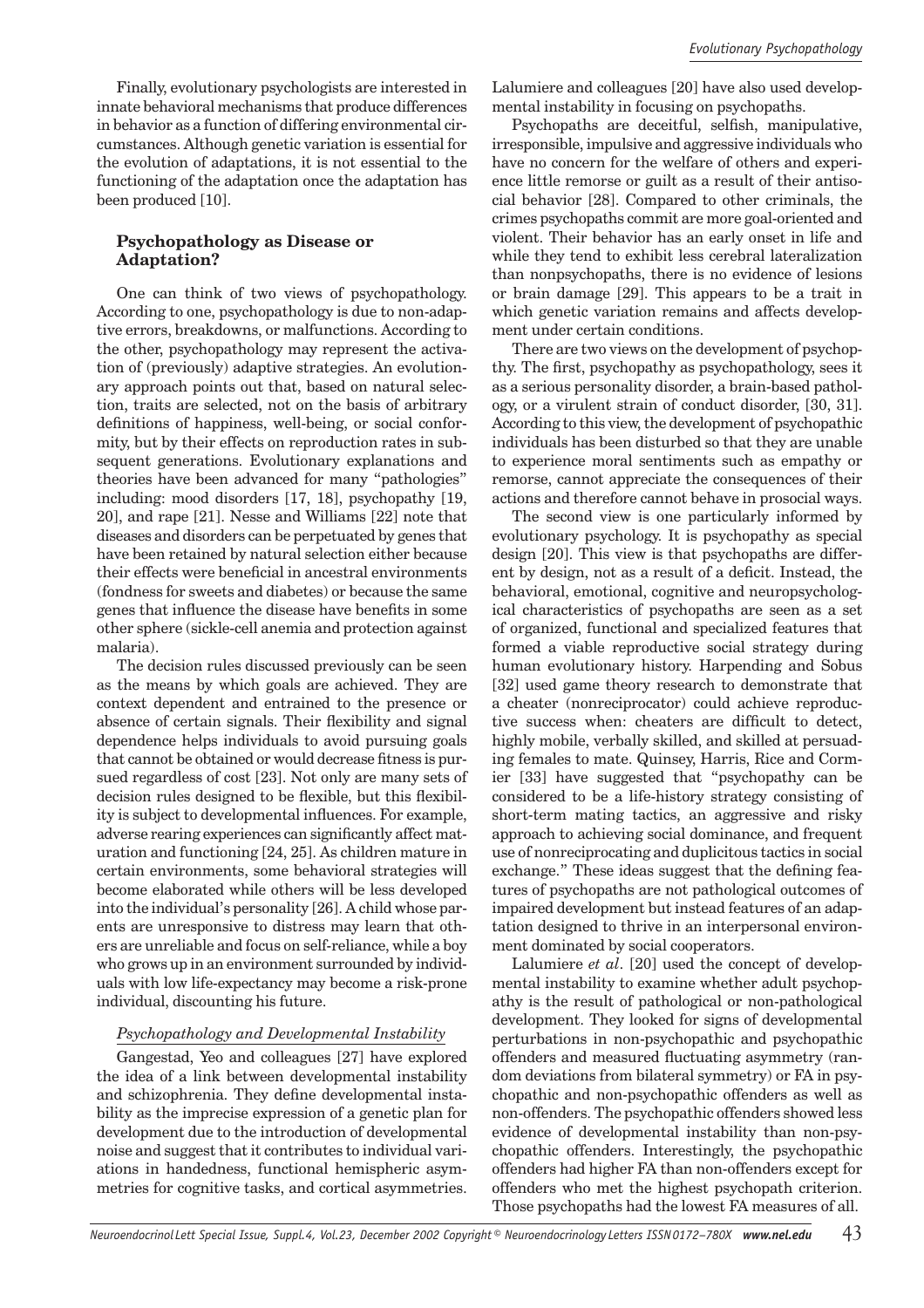# *Anorexic Behavior and Reproductive Suppression*

Understanding the ultimate causation of a psychological phenomenon can enrich proximate hypotheses, suggesting whole new areas of related inquiry. For example, Polivy & Herman [34] present a model of the proximate causation of several eating disorders, which involves cognitive cues overriding the normal physiological cues of satiety and hunger. This is hypothesized to occur in response to strong societal pressure to be thin. It is an elegant model but leaves unanswered the following questions: 1) What is it about industrialization that encourages a thin standard of beauty? 2) Why do some girls progress to levels of emaciation far thinner than the accepted standard of beauty? 3) Why do we not see "pathologies" associated with other aspects of attractiveness (pathological drives for shiny thick hair, etc.) and 4) What environmental variables are likely to drive the passion for a thin form?

The reproductive suppression hypothesis (RSH) answers these questions. Industrialization is particularly problematic for the reproductive prospects of adolescent girls because it is associated with early menarche and a long period before marriage during which girls may receive attention from large numbers of young men without much adult supervision. Thus, sexual activity is difficult to avoid though pregnancy is very costly. Therefore, most girls experience a desire for thinness related unconsciously to the need to slow down their rate of sexual maturation. As well, individual girls in industrialized societies may experience menarche even earlier than their peers, or lack the social skills appropriate for their age, so that they experience the reproductive stresses even more strongly [35]. As for "pathologies" associated with other aspects of beauty, we do not see them because only fatness is directly linked to fertility.

Finally, the RSH [36, 37] enables us to make predictions about two types of environmental variables associated with the desire for thinness. First, environmental stressors that would have made reproductive suppression adaptive in an ancestral population are likely to be associated with the desire for thinness, such as high female competition or unwanted male attention. Second, any current environmental variable, such as a rich diet, that lengthens the period between sexual maturity and social, intellectual, and emotional maturity brings girls into situations in which they are likely to become pregnant without the adequate resources to raise a child. Unconscious perception of such a situation is also hypothesized to activate the reproductive suppression mechanisms and, hence, a desire for thinness. The mechanism itself has no genetic variation, but there is variation in susceptibility, due perhaps to a combination of genetic variation and environmental influences.

#### *ADHD as a Disorder of Adaptation*

Some mental disorders can be viewed as an adaptive response to early pathogenic environments (trauma or neglect) while others reflect the optimization of brain function to some (often early) environments at the cost

of poorer response to the demands of other environments [38]. As a result, symptomatic descriptions, as in the DSM-IV, ignore the importance of adaptation in general and, in particular, disregard the shaping of human brains and behaviour by experience [39].

ADHD (attention-deficit/hyperactivity disorder) is characterized by three general symptoms: inattention, hyperactivity, and impulsivity. ADHD may reflect the effects of maternal smoke exposure in utero, brain injury, child abuse, or a combination of environmental experiences coupled with predisposing genes. But an evolutionary model of ADHD may be better able to explain discrepant findings in the literature, provide testable hypotheses, and clarify the relationship between health and disease.

What adaptive problems might these traits have been designed to solve in an ancestral environment?

Ancestral environments would have varied in several characteristics relevant to ADHD, including safe versus not safe, resource-rich versus impoverished, and time-optional versus time-critical [38]. At one extreme environment, human survival would have depended on being, hypervigilant, rapid-scanning, quick to pounce or flee, and motorically hyperactive (foraging, etc.), a response-ready individual. This type of individual would have been advantaged under the harsh conditions of the frozen steppe or humid jungle. However, not all environments would be that harsh, and as societies have become more industrialized and organized, the advantage has moved towards those who display problem-solving and analytic strategies, restraint of impulsivity, and the controlled deployment of energies, a problem-solving individual. Genetic variation in the trait remains in the population and affects the development of this behavior.

This has serious implications for our school system which provides an environment that favors the problem-solving child. Alterations in the environment may reduce the adaptive strain on a child's nervous system whose set point may be at the other extreme from the environment they find themselves in. Further study, including cross-species comparisons of the traits, is needed on the individual components of ADHD (attention, motor activity, and impulsivity) and how they may be beneficial in some settings while non-adaptive in others.

#### **Conclusions**

In many ways, it is difficult, and yet important, to integrate genetic and evolutionary perspectives. The genetic perspective focuses on a constant environment, examining genetic variation, as opposed to evolutionary psychology holding genes constant, looking at the impact of the environment. But both views are crucial to a complete understanding of psychopathology. One can see anorexic behavior as a single life history, all women possess the reproductive suppression mechanism but it is only activated in some women who encounter exaggerated ancestral cues and who may also have some type of personal susceptibility. ADHD and